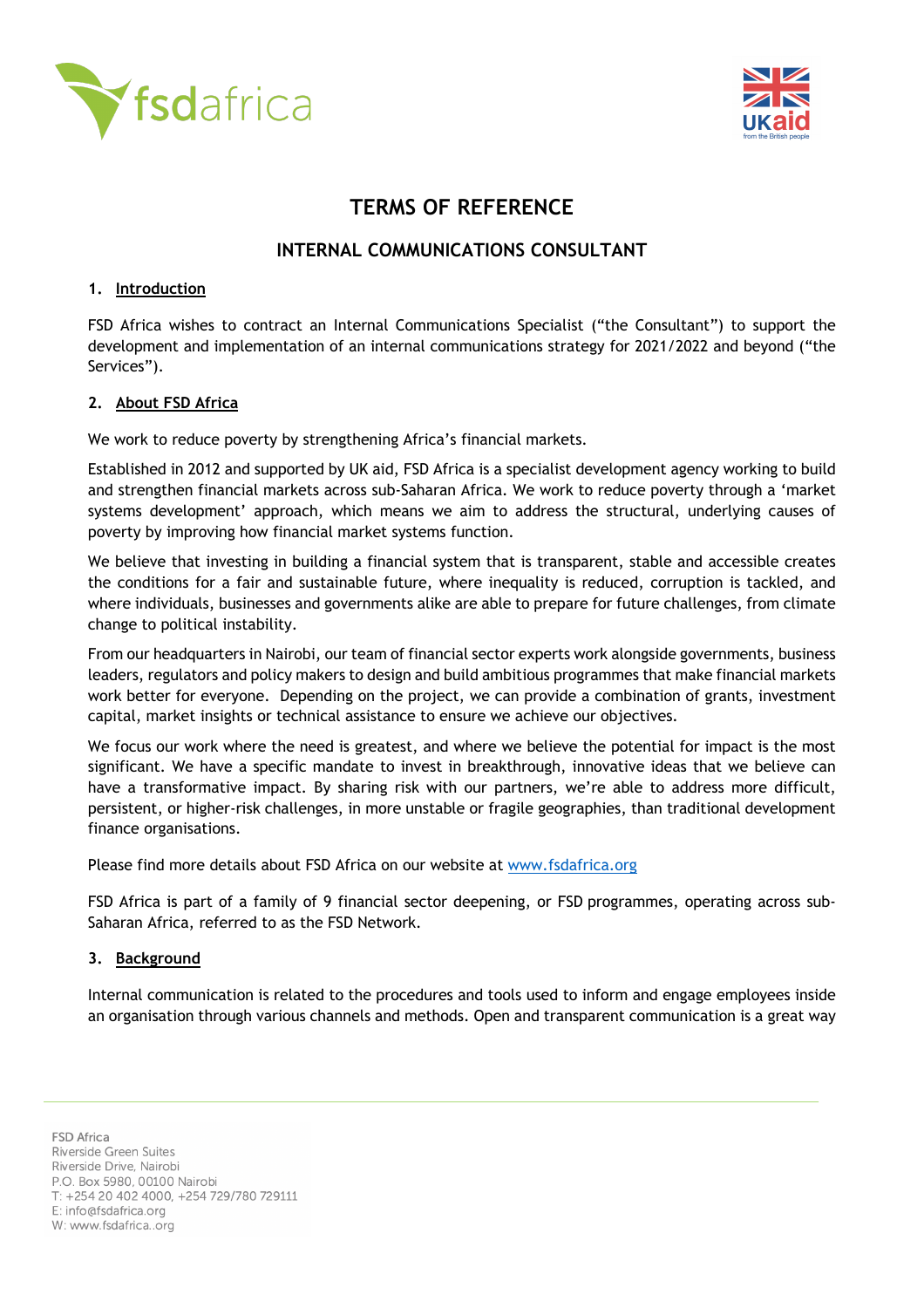to make sure staff understand the organisation's mission statement and to align with the company's values. It also plays an important role in breaking down departmental silos and build a culture of collaboration across teams.

Building an effective internal communications strategy can be valuable in creating a workplace that is productive, collaborative and involved. Communicating with employees has a tremendous impact on teamwork, employee experience, team morale and ultimately employee engagement.

FSD Africa is entering an exciting phase in its advocacy and communications journey and as part of the FSD Africa III strategy, it is critical that a clear advocacy and campaigning frameworks be established that will help the organization build a clear influencing agenda and narrative. Internal communications can foster motivation among employees who will become assets in sharing crucial knowledge with their professional networks.

Additionally, in 2019, FSD Africa underwent a brand refresh in a coordinated effort to increase the impact and influence of research and insights on the wider external community. An effective internal communications strategy will keep employees up to date on how the brand is evolving – informed and engaged employees are more likely to become brand ambassadors; enabling them to connect with and share the vision of FSD Africa by providing clarity into goals, milestones, process changes, and other initiatives.

The Consultant will lay down the groundwork that will ensure communications interactions are proactively considered and executed across the organisation through the development, delivery and evaluation of effective communications via a multitude of channels and techniques. This will in turn keep all employees connected and effectively informed regarding company messages and policies. The Consultant will aid and support the creation of an internal communications strategy and policies and protocols for effective internal communication.

#### 4. **Scope and Approach**

The Consultant will work closely with the Assistant Manager, Communications to deliver on the following:

- 1. Audit of the existing internal communications practices and channels within the organisation working with cross-cutting departments (HR & Talent, Operations & IT, Communications & Advocacy, Strategy & Knowledge Management) and the Insights Committee and provide recommendations for a more effective and streamlined internal communication approach, tools and channels
- 2. Develop an Internal Communication strategy and an implementation strategy
- 3. Develop an internal communications policy and protocols for FSD Africa
- 4. Build capacity of key staff through webinars/workshops/sessions on effective international communication

The Services will be conducted between 01 February 2021 to 31 March 2021.

**FSD Africa** Riverside Green Suites Riverside Drive, Nairobi P.O. Box 5980, 00100 Nairobi T: +254 20 402 4000, +254 729/780 729111 E: info@fsdafrica.org W: www.fsdafrica..org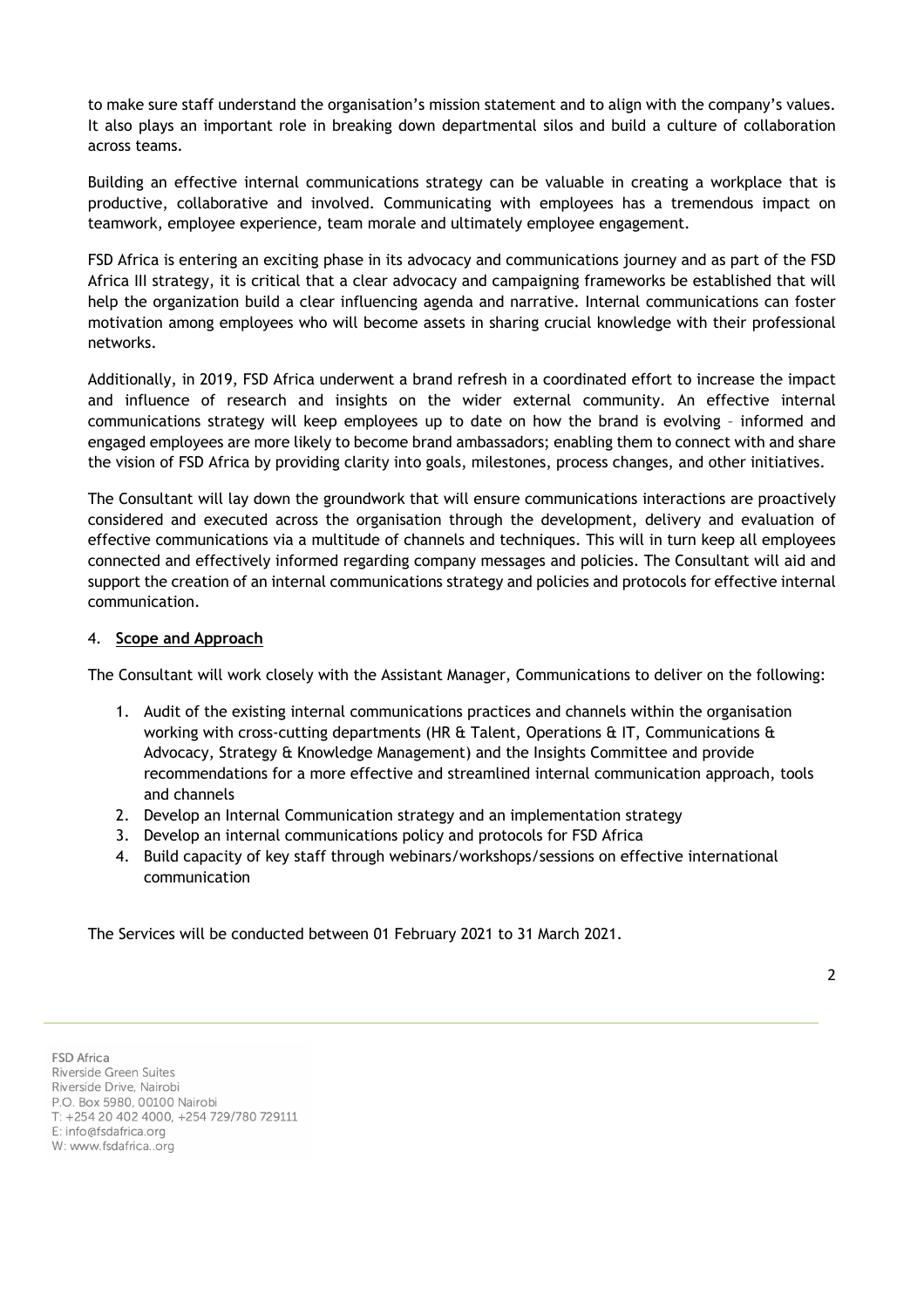### **5. Objectives**

As part of this assignment for FSD Africa, the Consultant will support the development and implementation of an internal communications strategy for 2021/2022:

#### *Objectives*

- 1. To conduct an internal communications audit with key staff providing in-depth feedback on uptake and corresponding action measures:
	- Exploring the existing intranet (SharePoint) and other internal communications in use (WhatsApp, Teams, etc) to contribute to its design and moderation
	- Investigate the role/contribution of Office 365 applications (Teams, Yammer) towards internal communications initiatives
	- Review newsletters developed and their dissemination to internal audiences and examine their utility with a view to improve uptake
	- Review and advise on remote working-particular requirements that enhance collaboration among teams working in geographically dispersed locations and/or from home due to COVID-19
- 2. To liaise with key departments (HR & Talent, Operations, IT Communications & Advocacy, Strategy & Knowledge Management) to develop an action plan for internal communications for the organisation:
	- Ensuring an integrated employee communications and engagement plan
	- Advise on management regarding methodology and applicable cadence and time frame for internal communications initiatives
	- Advise on the creation of intuitive engaging platforms for communication and determine of the extent of use of our existing tools/systems
	- Develop tools and templates for internal communications
- 3. To aid in the creation of long-term strategic internal communications strategies and policies for the purposes of increasing engagement within the organisation and raising staff awareness of key business priorities:
	- Increase quality, credibility and readership of company posts and publications
	- Enhance employees contribution to internal communication by creating and sharing informative content
	- Provide recommendations of tools, channels, delivery and engagement that will have a positive impact on the flow of information among staff and healthy segregation of personal and corporate matters
	- Recommend ways to build a truly engaged, high-performing team

**FSD Africa** Riverside Green Suites Riverside Drive, Nairobi P.O. Box 5980, 00100 Nairobi T: +254 20 402 4000, +254 729/780 729111

E: info@fsdafrica.org W: www.fsdafrica..org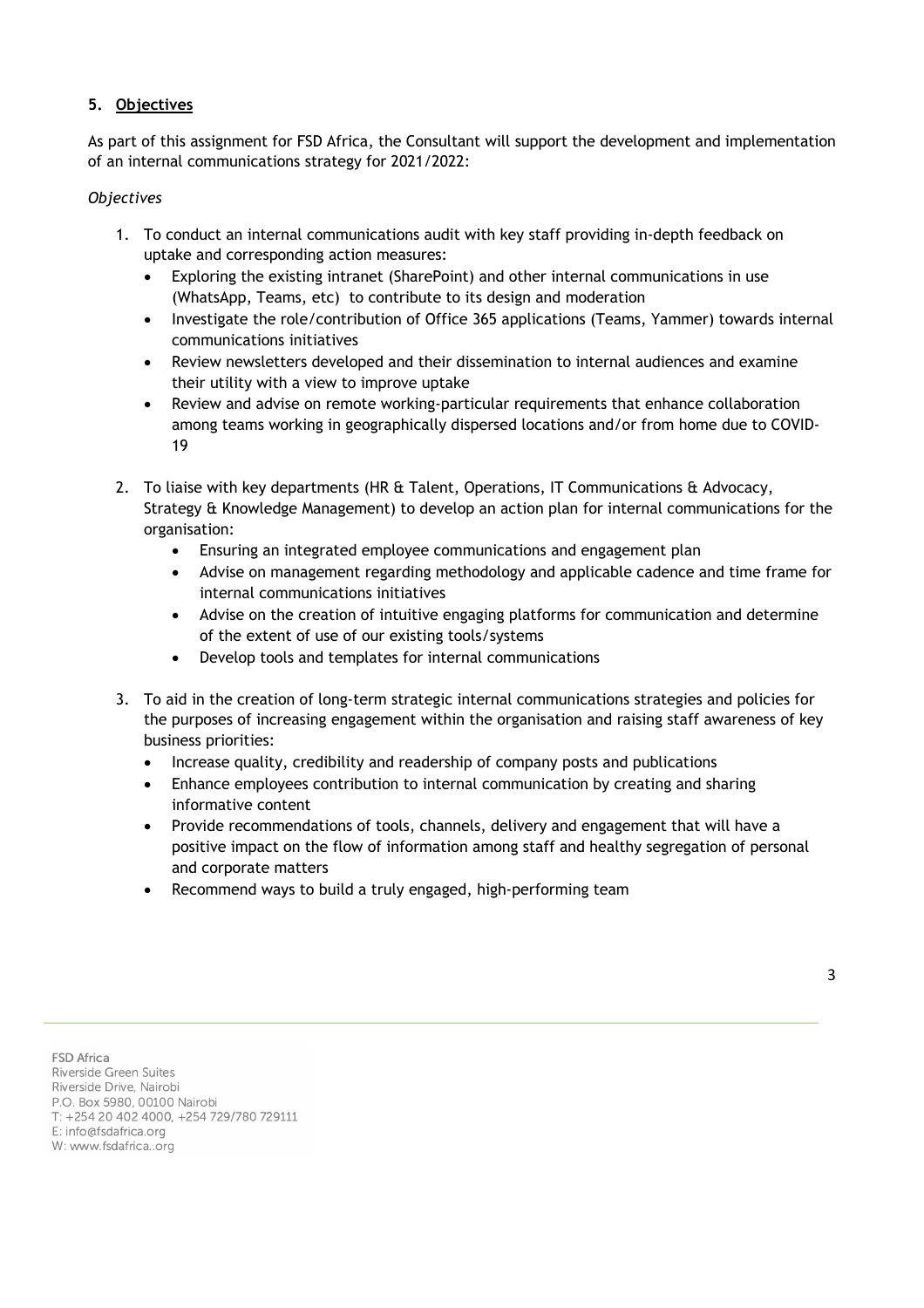- 4. To carry out capacity building for the departments that will lead internal communications, and develop staff-level training resources.
- 5. Develop instruments that will measure the results of the internal communications strategy

#### *Expected outputs*

- 1. Internal communications audit and recommendations
- 2. Internal communications capacity building workshop for key staff/departments
- 3. Staff-training resources for internal communications
- 4. Internal communications strategy for 2021/22
- 5. Internal communications policy & protocols for 2021-2025

#### **6. Timing and deliverables**

The work will be carried out in 60 days

| Agreement of scope of work, terms and development of      | Week of February 01                       |
|-----------------------------------------------------------|-------------------------------------------|
| timelines                                                 |                                           |
|                                                           |                                           |
|                                                           |                                           |
| Session with the relevant departments to outline baseline | Week of February 08                       |
|                                                           |                                           |
| and discuss needs                                         |                                           |
|                                                           |                                           |
|                                                           |                                           |
| Audit and recommendations                                 | Week of February 08 - Week of February 15 |
|                                                           |                                           |
|                                                           |                                           |
| Development of Internal Communications Strategy           | Week of 22 February - Week of 01 March    |
|                                                           |                                           |
| Review and feedback sessions                              | Week of 08 March                          |
|                                                           |                                           |
|                                                           |                                           |
| Implementation of Internal Communications Strategy        | Week of 15 March                          |
|                                                           |                                           |
|                                                           |                                           |
| Development of measurement and analytics systems          | Week of 22 March                          |
|                                                           |                                           |
|                                                           |                                           |
| Final report                                              | Week of 29 March                          |
|                                                           |                                           |
|                                                           |                                           |

#### **7. Invitation to Submit Proposal**

FSD Africa is inviting proposals from suitably qualified consultants, which should contain:

- CVs (maximum 3 sides of A4 paper each), tailored to the assignment
- A summary of relevant experience for the assignment

**FSD Africa** Riverside Green Suites Riverside Drive, Nairobi P.O. Box 5980, 00100 Nairobi T: +254 20 402 4000, +254 729/780 729111 E: info@fsdafrica.org W: www.fsdafrica..org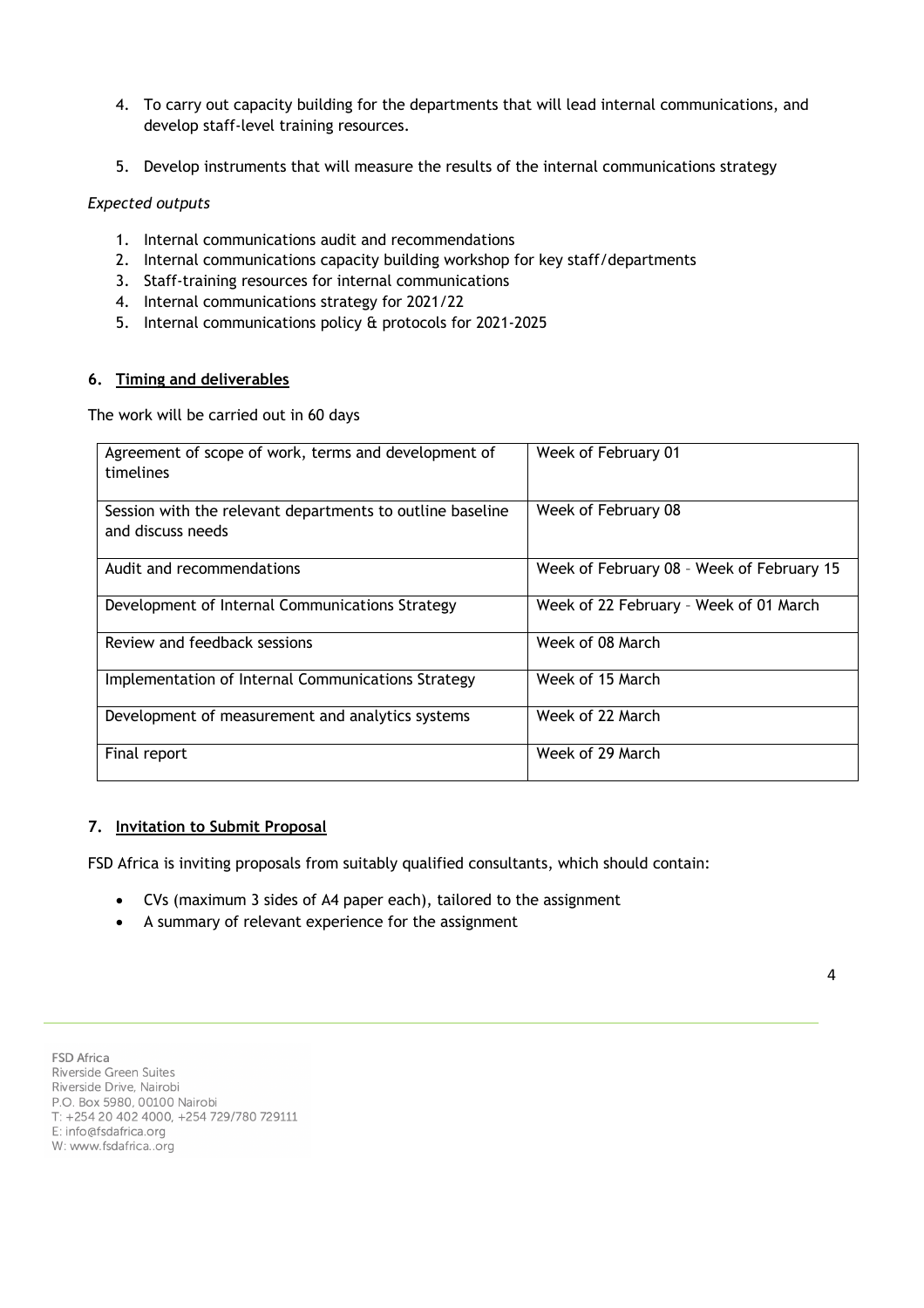- A short description of the understanding of the role of the Consultant and the approach to be used as outlined in these Terms of Reference
- A description of how you intend to fulfil the Services within the suggested timeline and confirmation of your ability to meet the timelines.
- An itemised budget for both professional fees and reimbursable expenses, including fee rates, number of days and a breakdown of expenses.

#### *Desirable*

- Knowledge of communication practices and techniques
- An understanding of internal communications and its operation, in particular how to communicate effectively
- Demonstrable experience in working within a communication and engagement function, with project experience
- Top-notch writing and speaking skills, ability to perform research and stay properly updated on current technologies, techniques and trends
- Interpersonal abilities
- Working against tight deadlines, while being results driven and having an eye for detail

Your proposal, which should not exceed 6 pages (excluding annexures), should be sent by email to FSD Africa at bids@fsdafrica.org by **1200 EAT on 29 January 2021**.

#### **8. Basis of award**

FSD Africa will award a contract to the consultant based on the following criteria:

#### **Mandatory requirements**

Individuals must have 5-8 years demonstratable experience in corporate/developmental internal communications and media engagement in a multi-cultural environment. Minimum of a Bachelor's degree in communications, digital communications, media management or related field.

Experience in developing or leading internal communications functions in multidepartmental organisations

Knowledge and experience in use of new media and communications tools/channels and current interactive applications & systems will be an added advantage

| Assessment criteria                                                         | Weighting<br>(%) |
|-----------------------------------------------------------------------------|------------------|
| Relevant, demonstrated experience and capacity of individuals in this area: | 30%              |
| Understanding/interpretation of the task set out in the TORs                | 30%              |

#### **FSD Africa**

Riverside Green Suites Riverside Drive, Nairobi P.O. Box 5980, 00100 Nairobi T: +254 20 402 4000, +254 729/780 729111  $F$ : info@fsdafrica org W: www.fsdafrica..org